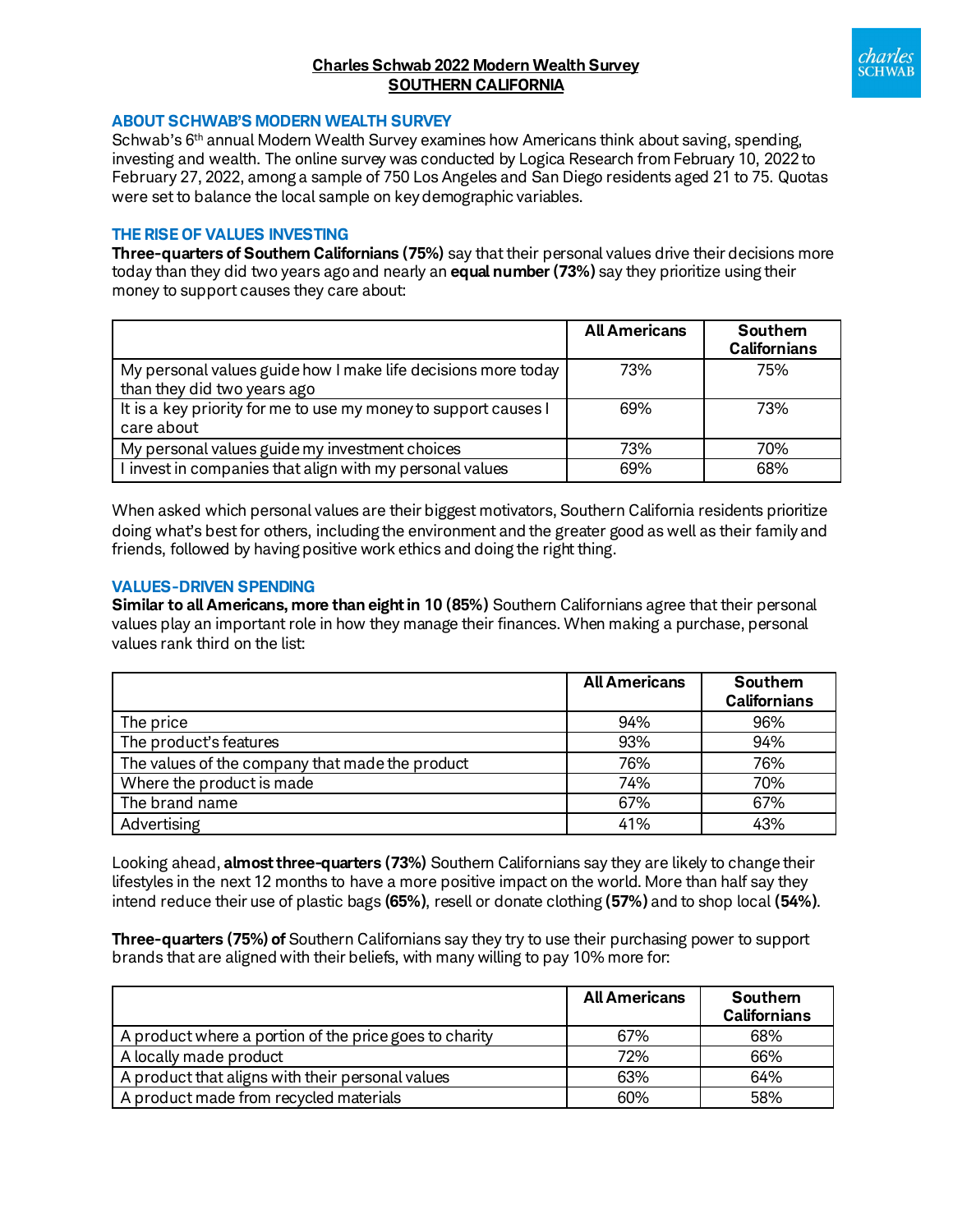

# **Charles Schwab 2022 Modern Wealth Survey SOUTHERN CALIFORNIA**

| A product from a minority owned business       | 54% | 57% |
|------------------------------------------------|-----|-----|
| A product that aligns with my faith or beliefs | 56% | 55% |
| A product that has less packaging              | 48% | 47% |

### **VALUES-DRIVEN INVESTING**

**Seven in 10 (70%)** Southern California investors agree that their values guide their investment choices, with the following factors influencing investing decisions, among others:

|                                                                            | <b>All Americans</b> | Southem<br><b>Californians</b> |
|----------------------------------------------------------------------------|----------------------|--------------------------------|
| Company performance                                                        | 96%                  | 96%                            |
| <b>Risk</b>                                                                | 94%                  | 94%                            |
| <b>Stock Price</b>                                                         | 93%                  | 93%                            |
| Company reputation                                                         | 91%                  | 93%                            |
| Diversification, how the fund or company fits into my overall<br>portfolio | 90%                  | 91%                            |
| The expected dividends                                                     | 92%                  | 90%                            |
| The sector or the industry                                                 | 86%                  | 85%                            |
| Corporate values                                                           | 81%                  | 84%                            |
| How the company treats its employees                                       | 81%                  | 79%                            |

### **PRIORITIZING VALUES IN THE WORKPLACE**

**Consistent with all Americans, nearly nine in 10 (89%)** Southern California workers say that it is important for them to feel fulfilled by their work:

|                                                                                                         | <b>All Americans</b> | <b>Southem</b><br><b>Californians</b> |
|---------------------------------------------------------------------------------------------------------|----------------------|---------------------------------------|
| It is important to me to be fulfilled by my work                                                        | 89%                  | 89%                                   |
| Having colleagues and co-workers who respect my personal<br>values is important to me                   | 85%                  | 85%                                   |
| My personal values guide how I manage my career                                                         | 84%                  | 84%                                   |
| I chose my career path based on my personal values and<br>affinities                                    | 74%                  | 75%                                   |
| I chose my employer based on their values                                                               | 63%                  | 63%                                   |
| I would work for a lower salary for a company that better<br>represents my personal values or interests | 59%                  | 56%                                   |
| My work defines who I am                                                                                | 56%                  | 54%                                   |

When looking at the factors that influence Southern California workers' decisions when it comes to selecting a new job, work life balance and salary are the top factors. Sharing similar values is higher than job title. Other influential factors include:

|                                                          | <b>All Americans</b> | Southem<br><b>Californians</b> |
|----------------------------------------------------------|----------------------|--------------------------------|
| Work life balance                                        | 93%                  | 95%                            |
| The salary                                               | 93%                  | 94%                            |
| The hours                                                | 92%                  | 91%                            |
| The employee benefits (Healthcare, $401(k), $ )          | 89%                  | 90%                            |
| The flexibility of where I work (office, home, anywhere) | 87%                  | 88%                            |
| Opportunity for advancement                              | 84%                  | 84%                            |